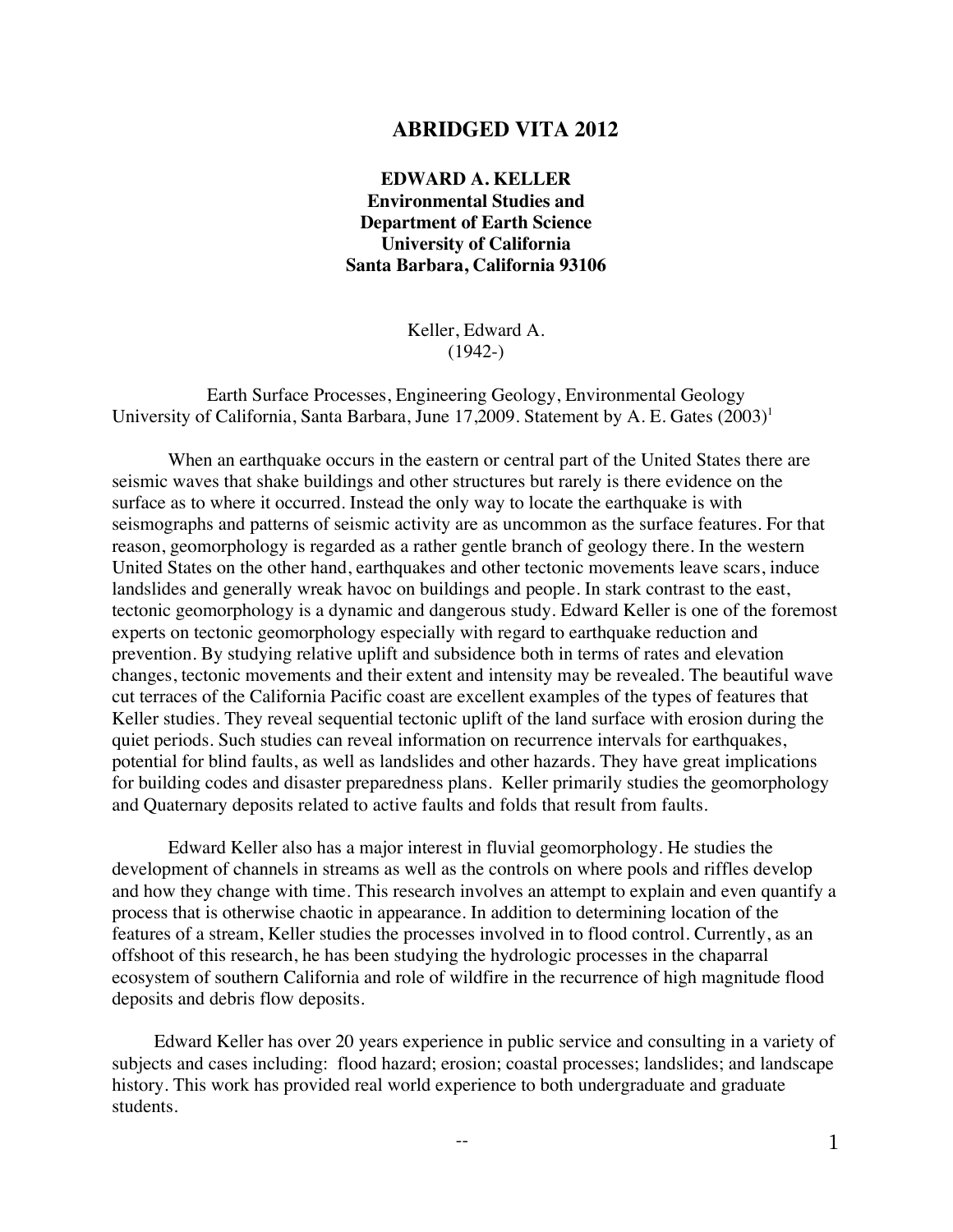Edward Keller was born on June 6, 1942 in Los Angeles, California. He attended California State University at Fresno where he earned a Bachelor of Science degree in Mathematics in 1965. However, he decided that he was really better suited to geology and returned to California State University to earn a Bachelor of Arts degree in Geology in 1968. He then earned a Master of Science degree in Geology from the University of California at Davis in 1969. He earned a Ph.D. from Purdue University, Indiana in Geology in 1973. He joined the faculty at the University of North Carolina the same year. In 1976, he accepted a position at the University of California at Santa Barbara (joint appointment with the Environmental Studies Program and the Department of Earth Science) and has remained there ever since. He has served as Chair of both the Environmental Studies and the Hydrologic Science programs several times. Edward Keller has had a very productive career. He is an author on some 100 articles in international journals, governmental reports and professional volumes. Many of these are seminal works on fluvial processes and tectonic geomorphology. Even more impressive are the books that he has written. He is the author of the most successful textbook on Environmental Geology (with the same name) now in its eighth edition. He also wrote the definitive textbook on tectonic geomorphology entitled Active Tectonics and is in its second printing. He is the author with Daniel Botkin of a very successful textbook on Environmental Science (with the same name). He is also an author on two other books on Environmental Science and Geology. Keller has received several honors and awards for his contributions to the profession. He received a Hartley Visiting Professor Award from The University of Southampton, England in 1982-1983 and the Quatercentenary Fellowship from Cambridege University, England in 2000. He two Outstanding Alumnus Awards from Purdue University, Indiana, one from the department (1994) and one from the School of Science (1996). He also received a Distinguished Alumnus Award from California State University at Fresno in 1998. He received the Outstanding Research Award from the Southern California Earthquake Center in 1999. Professor Keller received the Don J Easterbrook, Distinguished Scientist Award from the Geological Society of America in 2004.

1. Updated from Gates, A. E. 2003. Notable Scientists: A to Z of Earth Scientists. Facts on File Inc. NY, NY.

#### **VITA**

#### **EDUCATIONAL BACKGROUND**:

| Degree                                   | Institution                                                                                                                 |                                                                                                                                           | Date                                                              | Major                                        |  |  |  |
|------------------------------------------|-----------------------------------------------------------------------------------------------------------------------------|-------------------------------------------------------------------------------------------------------------------------------------------|-------------------------------------------------------------------|----------------------------------------------|--|--|--|
| B.S.<br>B.A.<br>M.S.<br>Ph.D.            | California State University, Fresno<br>California State University, Fresno<br>University of California<br>Purdue University |                                                                                                                                           | June, 1965<br><b>August</b> , 1968<br>December, 1969<br>May, 1973 | Mathematics<br>Geology<br>Geology<br>Geology |  |  |  |
| <b>ACADEMIC EXPERIENCE:</b>              |                                                                                                                             |                                                                                                                                           |                                                                   |                                              |  |  |  |
| Date                                     | <b>Title</b>                                                                                                                | Employer                                                                                                                                  | Description                                                       |                                              |  |  |  |
| <b>UCSB</b><br>Professor<br>1976-present |                                                                                                                             | Teaching and research in earth surface processes<br>and landforms, fluvial processes, tectonic<br>geomorphology, engineering geology, and |                                                                   |                                              |  |  |  |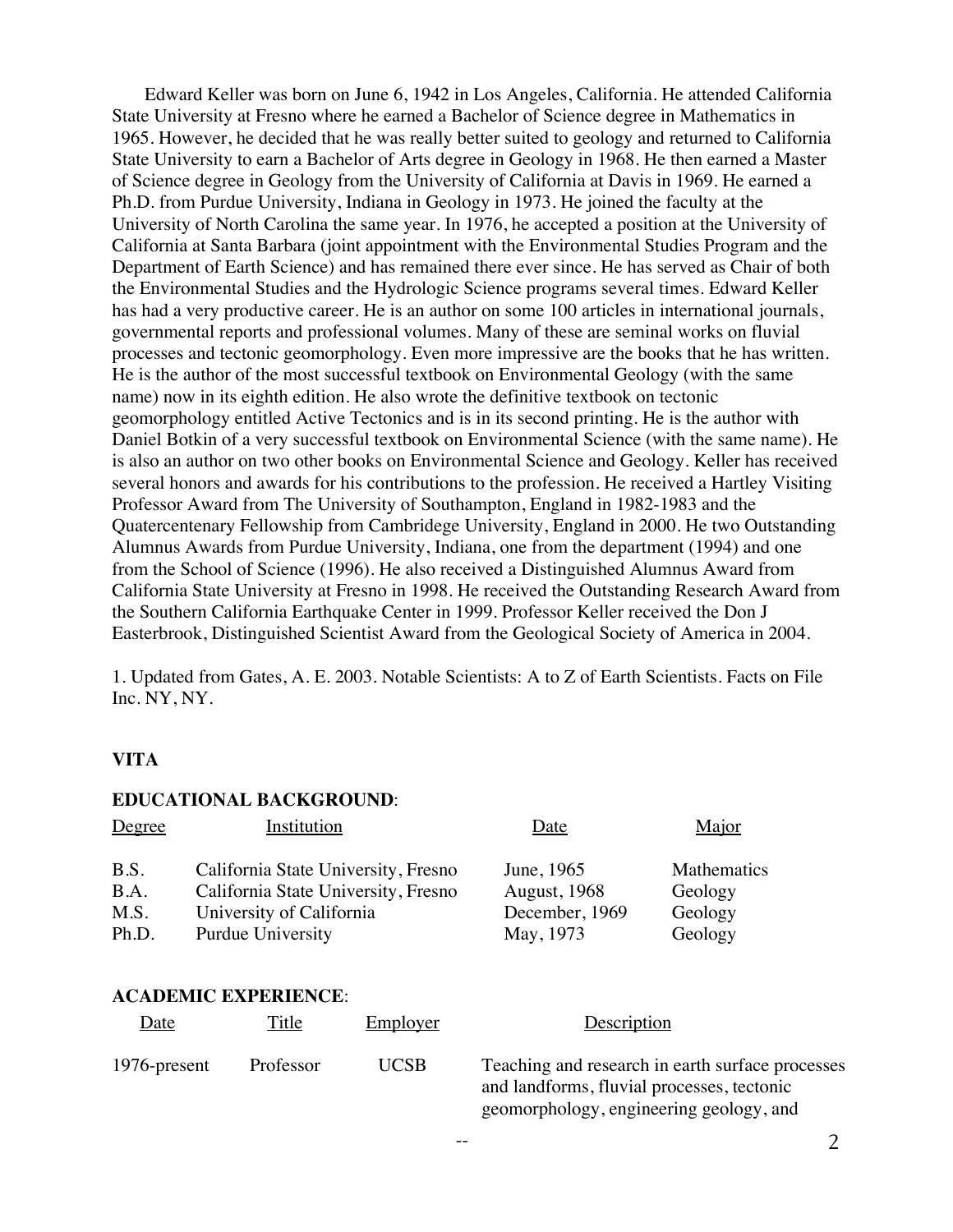environmental geology.

| 1993-1997<br>1989-1992<br>1987-1988<br>1985-1986 | Chair     | <b>UCSB</b>    | Chair of the Environmental Studies Program<br>and Hydrologic Science Program |
|--------------------------------------------------|-----------|----------------|------------------------------------------------------------------------------|
| 1973-76                                          | Assistant | University of  | Teaching and research in geomorphology,                                      |
|                                                  | Professor | North Carolina | environmental studies, earth science.                                        |

### **RESEARCH INTERESTS:**

Earth Surface Processes

### **HONORS AND AWARDS:**

Don J Easterbrook, Distinguished Scientist Award, Geological Society of America, 2004

Quatercentenary Fellowship, MichaelmasTerm, Emmanual College, Cambridge Univ., UK, 2000

Outstanding Outreach, Southern California Earthquake Center, 1999

Distinguished Alumni, California State University, Fresno, 1998

Distinguished Alumni Award, Purdue University School of Science, 1996

Outstanding Alumnus Award, Purdue University, Department of Earth and Atmospheric Sciences, 1994

Sigma Xi National Lecturer, 1983-85

Hartley Visiting Professor Award, The University of Southampton, England, 1982-83

Who's Who Among Students in American Universities and Colleges, 1965

Blue Key National Honor Fraternity

#### **PROFESSIONAL MEMBERSHIPS**:

The Society of Sigma Xi The Geological Society of America (Fellow) Phi Kappa Phi National Association of Geology Teachers American Geophysical Union (Hydrogeology Section)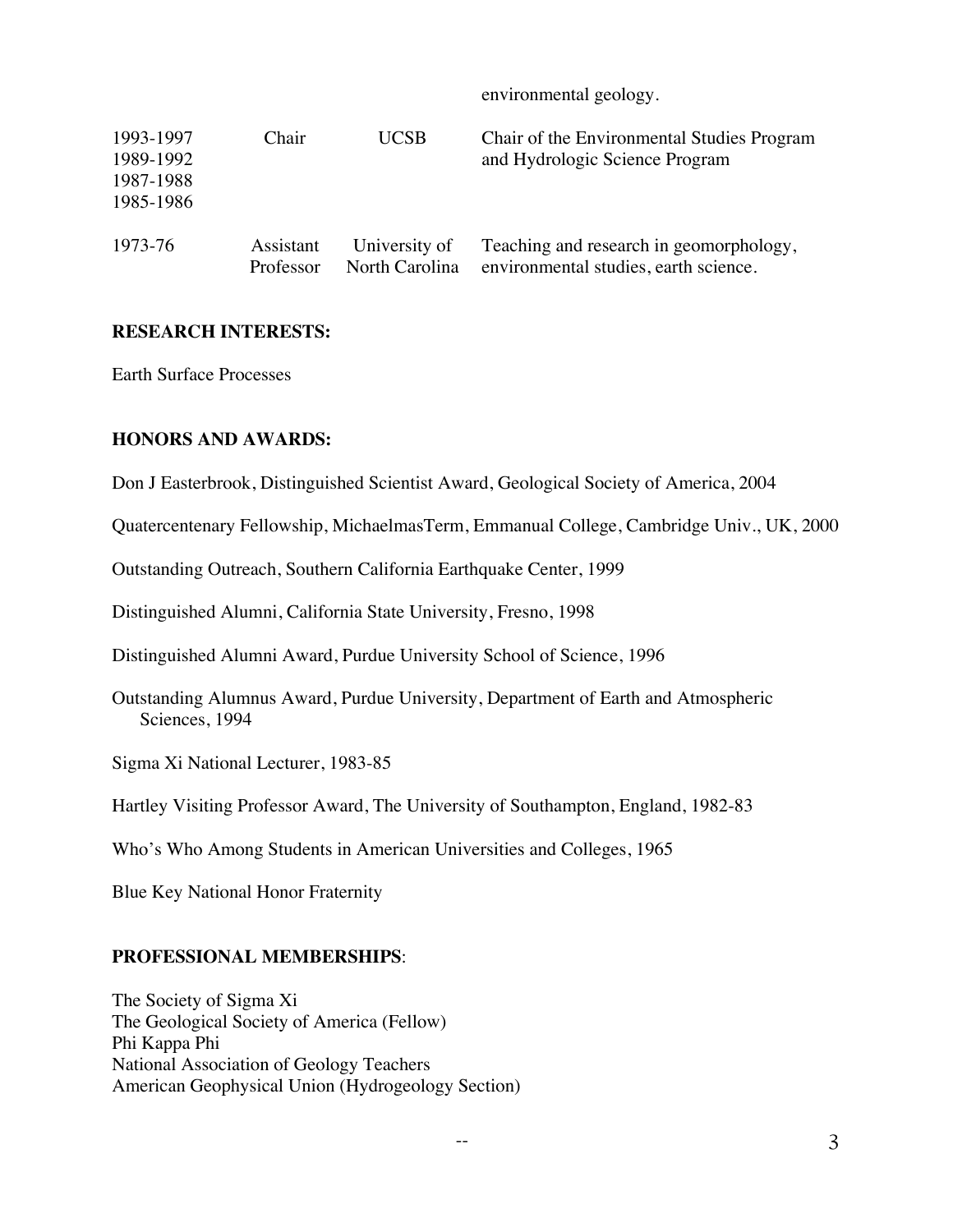# **GRANTS**

- Water Resources Research Grant; "Use of Fluvial Processes to Minimize Adverse Effects of Stream Channelization," 1975-78, \$69,000, N. C. Water Resources Research Institute and U. S. Office of Water Resources Research
- U. S. Geological Survey, Earthquake Hazards Reduction Grant, "Tectonic Geomorphology and Possible Future Seismic Activity of the Central Ventura Basin, California," 1978-79, \$70,000
- Water Resources Research & U. S. Forest Service and U. S. Park Service, Contracts and Grants, "Effects of Large Organic Debris on Channel Form and Fluvial Processes," 1978-80, \$33,000
- U. S. Geological Survey, Earthquake Hazards Reduction Program Grant, "Paleomagnetic Dating of Holocene Deposits Along the San Andreas Fault in Southern California," 1979-80, \$46,000
- Water Resources Research Grant, "Large Organic Debris and Anadromous Fish Habitat in the Coastal Redwood Environment," 1980-82, \$55,974
- U. S. Geological Survey, Earthquake Hazards Reduction Program Grant, "Soil Chronosequences as Instruments for Dating Holocene and Late Pleistocene Faulting, Western Transverse Ranges," California, 1981-82, \$70,000
- Water Resources Research Grant, "Cold Pools and Their Importance for Enhancement of Anadromous Fish Habitat in Northern California Coastal Streams," 1982-83, \$15,000
- Water Resources Research Grant (with Julia Allen), "Long Term Monitoring and Analysis of Water, Sediment, and Nutrient Budgets in Coastal Mountain Streams," 1984-86, \$32,000
- U. S. Geological Survey, Earthquake Hazards Reduction Program Grant, "Late Pleistocene-Holocene Soil Chronology for Evaluating Tectonic Framework and Events," 1984-85, \$50,000
- U. S. Geological Survey, Earthquake Hazards Reduction Program Grant, "Source and Seismic Potential Associated with Reverse Faulting and Related Folding," 1986-87, \$60,000
- Water Resources Research Grant (with Frank Davis), "Recovery of the Riparian Zone Following Chaparral Wildfire," 1986-88, \$30,000
- U. S. Geological Survey, Earthquake Hazards Reduction Program Grant, "Quaternary Tectonic Framework and Earthquake Hazard in Fold-and-Thrust Belts of the Western Transverse Ranges, California," 1987-89, \$63,000
- Water Resources Center, "Hydrologic Response of Small Watersheds to Wildfire," 1991-93, \$40,000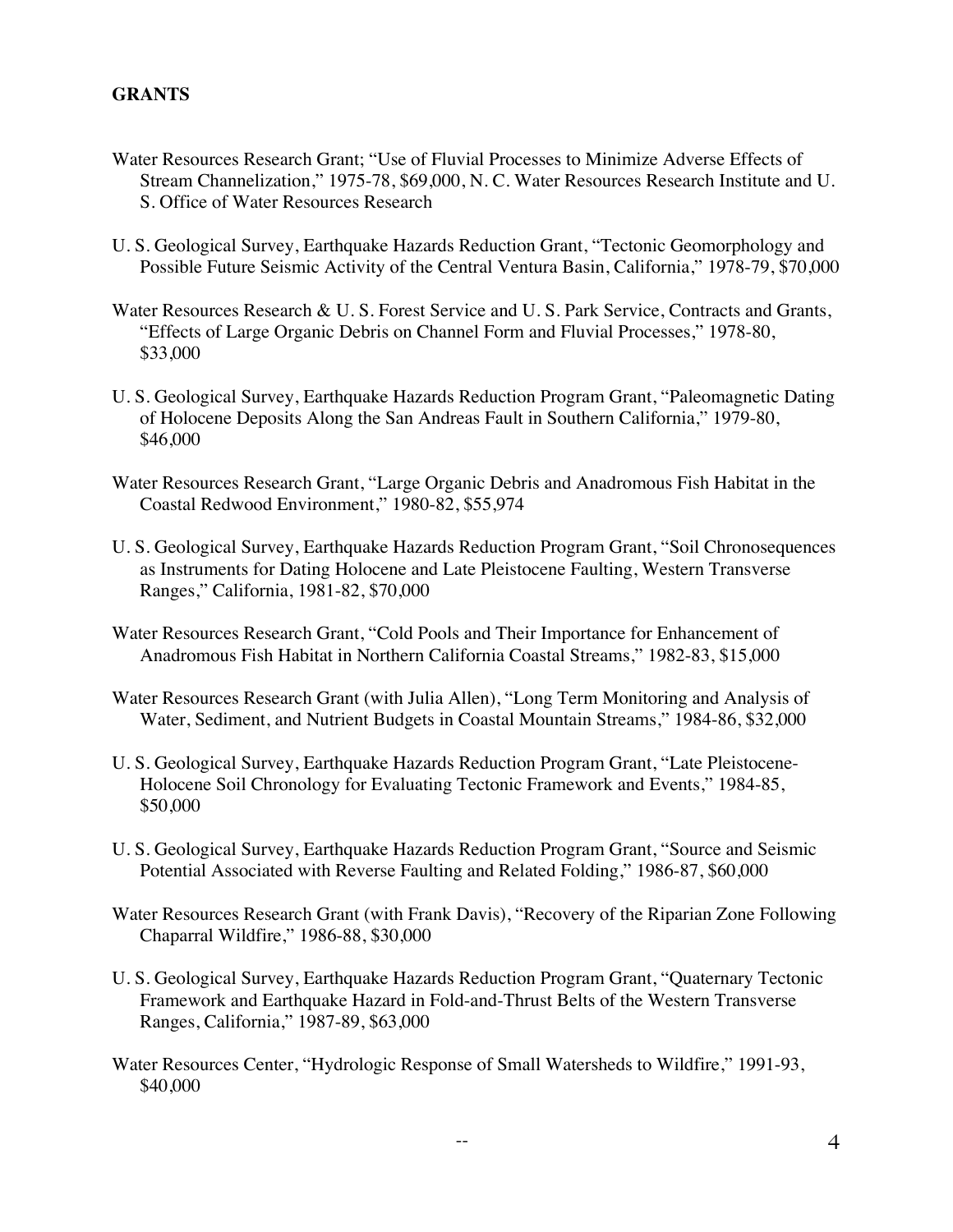- National Science Foundation, Southern California Earthquake Center, "Tectonic Geomorphology of the Los Angeles Basin," 1991-92, \$35,000
- U. S. Geological Survey, Earthquake Hazards Reduction Program, "Investigations in Areas of Subsidence in the Onshore Fold and Thrust Belt of the Cascadia Subduction Zone," 1991-92, \$41,000
- U. S. Geological Survey, Earthquake Hazards Reduction Program, "Latest Pleistocene to Holocene Rupture History of the Santa Cruz Island Fault," 1992-93, \$40,000
- University of California Santa Barbara, College of Letters and Science, "Undergraduate Research Initiation at Santa Cruz Island", 1994, \$14,000
- University of California Santa Barbara, Office of the Executive Vice Chancellor and Office of the Associate Vice Chancellor for Research, outreach portion of the "South Coast Earthquake Project (SCEP)", 1995, \$10,000.
- National Science Foundation, Southern California Earthquake Center, "Earthquake Hazard: Ventura-Santa Barbara", 1995, \$24,000.
- National Science Foundation, Southern California Earthquake Center, "Correlation of Uplifted Marine Terraces, 1997, \$15,000
- U. S. Geological Survey, Earthquake Hazards Reduction Program, "Earthquake Hazard of the Santa Barbara Fold Belt, 1996, \$76,000.
- National Science Foundation,"Investigation of a very rapid tectonic process: Direction and rates of lateral propagation of reverse faulting and folding", 1998-2001, \$165,000.

Department of Interior, total Support \$50,000.00 "Earthquake Hazard of the Santa Barbara Fold Belt,

Cal Department of Parks and Recreation, total Support , 1999,\$8000 "Gaviota Creek Fish Passage Enhancement.

Department of Interior, total Support ,2000,\$7500 "Quaternary Geology of the Santa Barbara Urban Corridor: Santa Barbara Quadrangle.

University of California Energy Institute. Hydrocarbon emissions from natural seeps. \$30,000 2003-2004.

 Southern California Earthquake Center (SCEC. Seismic Hazards Associated with active Deformation within the Camarillo Fold Belt, Western Transverse Ranges, Southern California. Funded at the amount \$25,000. 2006

 USGS National Earthquake Reduction Program (NEHRP. Earthquake Hazard of the Camarillo Fold Belt: An Analysis of the Unstudied Fold Belt in the southern California "Hot Zone." Funded at the amount of \$60,000. 2007.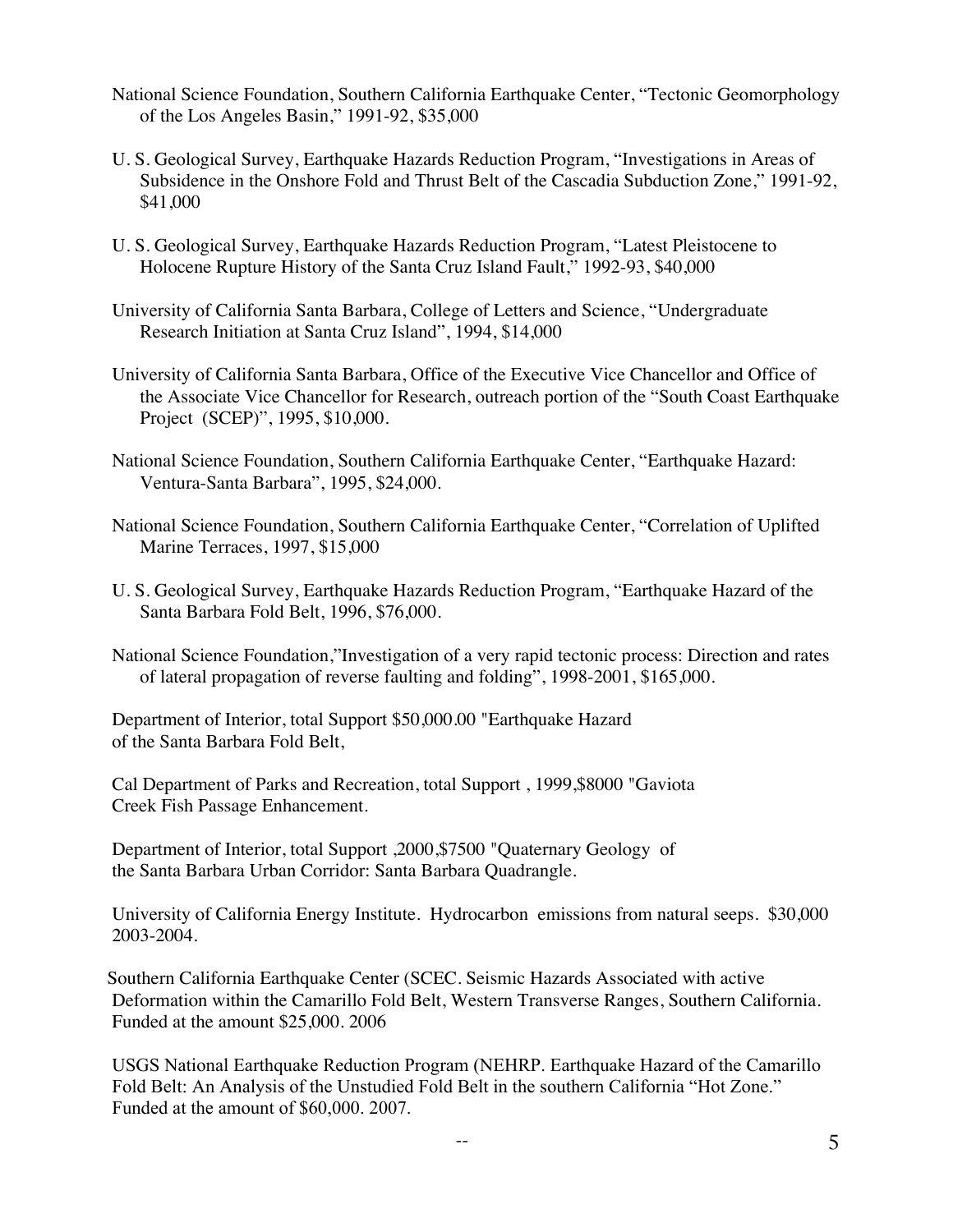Southern California Earthquake Center (SCEC), Active Tectonics of the Camarillo Fold Belt: Establishing the Chronology. Funded at the amount of \$25,000. 2008

USGS National Earthquake Reduction Program (NEHRP. Earthquake Hazard of the Camarillo Fold Belt: An Analysis of the Unstudied Fold Belt in the southern California "Hot Zone. \$59, 000.2008.

# **PUBLICATIONS**

# **1970**

1 Keller, E. A. Bed-load movement experiments: Dry Creek, California, Journal of Sedimentary Petrology 40(4): 1339-1344.

# **1971**

- 2 Keller, E. A. Areal sorting of bed-load material: the hypothesis of velocity reversal. Geol. Soc. Amer. Bull. 82: 753-756.
- 3 Keller, E. A. Pools, riffles, and meanders: discussion. Geol. Soc. Amer. Bull. 82: 279- 280.

# **1972**

- 4 Keller, E. A. Development of alluvial stream channels: a five stage model. Geol. Soc. Amer. Bull. 83: 1531-1536.
- 5 Keller, E. A. Areal sorting of bed-load material: the hypothesis of velocity reversal: reply. Geol. Soc. Amer. Bull. 83: 915-918.
- 6 Coffman, D. M., E. A. Keller, and W. N. Melhorn. A new topological relationship as an indicator of drainage network evolution. Water Resources Research 8(6): 1497-1505.

# **1973**

- 7 Melhorn, W. N., and E. A. Keller. Landscape aesthetics numerically determined: applications in highway corridor selection. Highway Research Record 452: 1-9.
- 8 Keller, E. A., and W. N. Melhorn. Bedforms and fluvial processes in alluvial stream channels: selected observations. Proceedings of the Fourth Annual Geomorphology Symposia Series, in Fluvial Geomorphology, Morisawa, Marie (ed.), Publications in Geomorphology, State University of New York, Binghamton, New York, Chapter 11, pp. 253-284. (Invited contribution).

# **1974**

9 Keller, E. A. Development of alluvial stream channels: a five stage model: reply. Geol. Soc. Amer. Bull. 84: 150-152.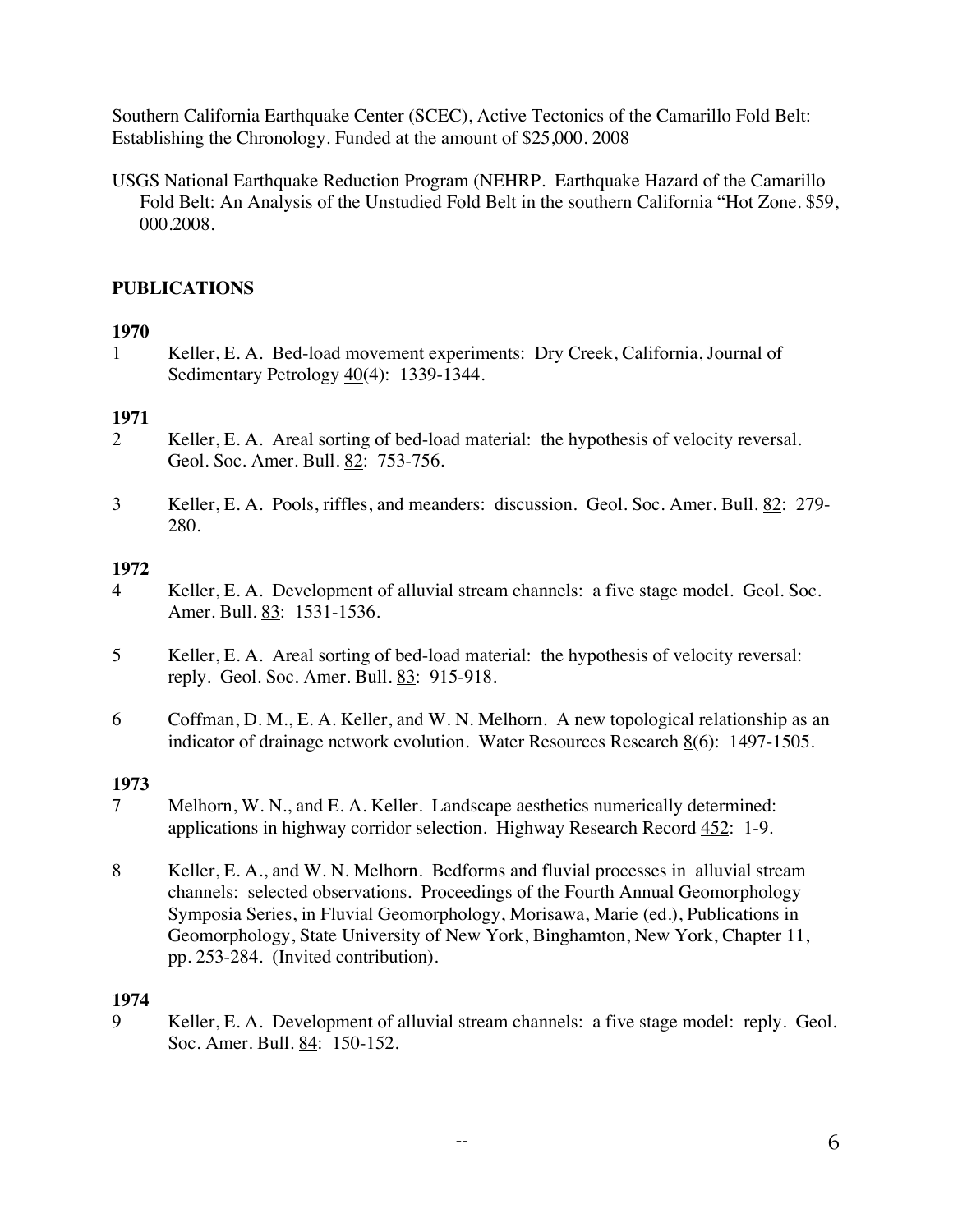10 Keller, E. A., and W. N. Melhorn. Form and fluvial processes in alluvial stream channels. Studies in Fluvial Geomorphology, No. 2, Purdue University, Water Resources Research Center, T.R. 47, 124 p.

# **1975**

- 11 Melhorn, W. N., E. A. Keller, and R. A. McBane. Landscape aesthetics numerically defined. Studies in Fluvial Geomorphology, No. 1, Purdue University, Water Research Center, T.R. No. 37, 101 p.
- 12 Keller, E. A.. Channelization: a search for a better way. Geology 3(5): 246-248.

# **1976**

- 13 Keller, E. A., and E. K. Hoffman. Channel restoration: a sensible alternative to channelization. Public Works, Oct.: 70-72.
- 14 Keller, E. A. Environmental Geology. Charles E. Merrill Publishing Co., Columbus, Ohio, 496 p.
- 15 Keller, E. A. Channelization: environmental, geomorphic and engineering aspects. Geomorphology and Engineering, Chapter 7, D. R. Coates (ed.), Dowden, Hutchinson and Ross, Inc., pp. 115-140.(Invited contribution).

# **1977**

- 16 Keller, E. A. Fluvial systems: selected observations. In Riparian Forests in California: Their Ecology and Conservation, Anne Sands (ed.), University of California, Davis, Institute of Ecology, Publication No. 15, Chapter 5, pp. 39-46.
- 17 Keller, E. A., and E. K. Hoffman. Urban streams: sensual blight or amenity. Journal of Soil and Water Conservation 32(5): 237-240.

# **1978**

- 18 Keller, E. A., and W. N. Melhorn,. Rhythmic spacing and origin of pools and riffles. Bulletin of the Geological Society of America 89: 723-730.
- 19 Keller, E. A. Pools, riffles and channelization. Environmental Geology 2(2): 119-127.

- 20 Keller, E. A., and T. Tally. Effects of large organic debris on channel form and process in the coastal redwood environment. In Adjustments of the Fluvial System, D. D. Rhodes and G. P. Williams (eds.), Proceedings of the Tenth Annual Geomorphology Symposia. Kendall/Hunt Pub. Co., Dubuque, Iowa, pp. 169-98.
- 21 Nunnally, N. R., and E. A. Keller. Use of fluvial processes to minimize adverse effects of stream channelization. Water Resources Research Institute Report No. 144. The University of North Carolina, 115 p.
- 22 Keller, E. A. Environmental Geology, Second Ed. Charles E. Merrill Publishing Co., Columbus, Ohio, 547 p.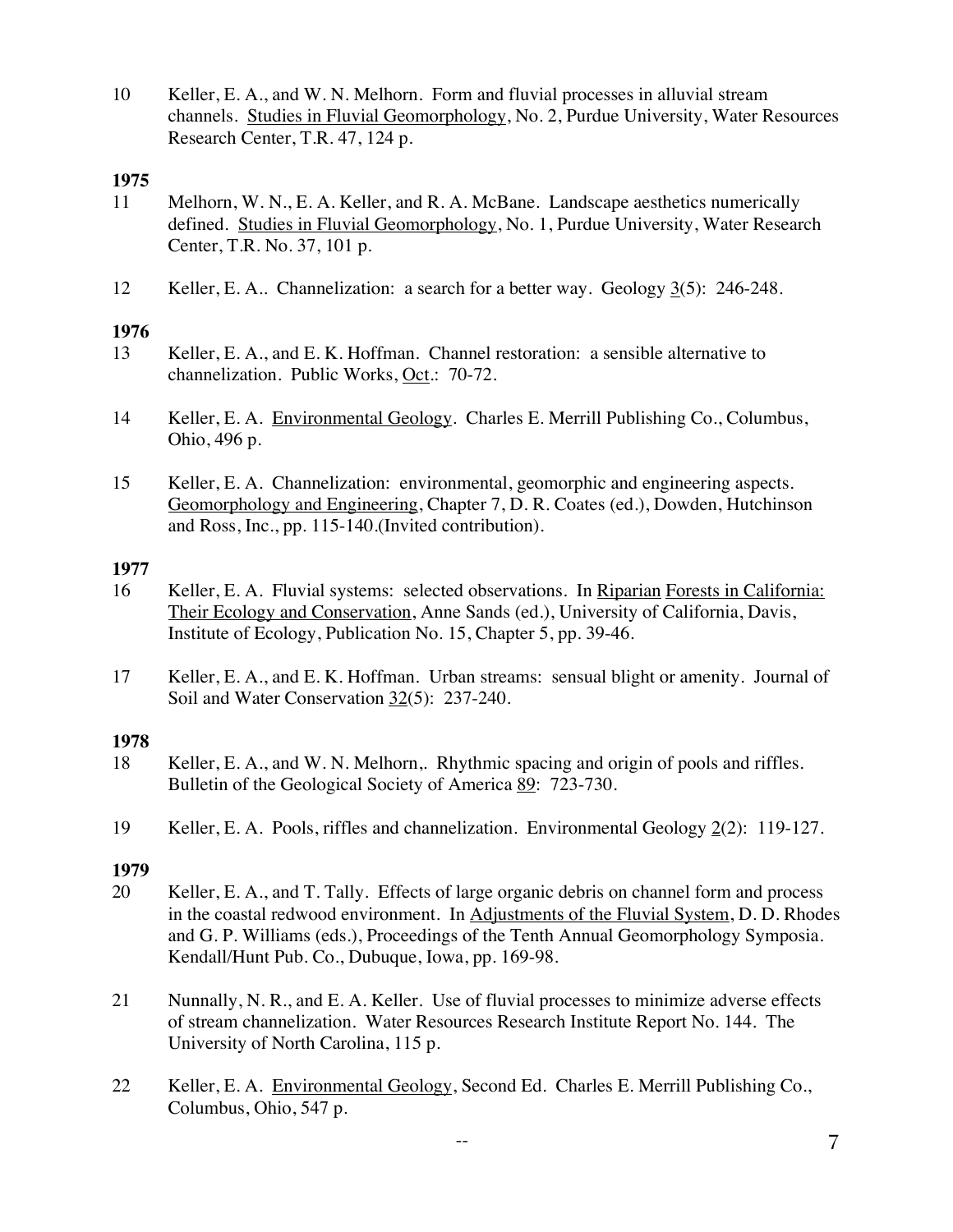- 23 Keller, E. A. and F. J. Swanson. Effects of large organic material on channel form and fluvial process. Earth Surface Processes 4(4): 361-380.
- 24 Norris, R. M., E. A. Keller and G. L. Meyer. Geomorphology of the Salton Basin, California: selected observations. (In) Abbott, P. L. (ed.), Geological Excursions in the Southern California Area. Geol. Society of Amer., Field Guide. National Meeting, Department of Geology, San Diego State University, pp. 19-46.

- 25 Keller, E. A., D. L. Johnson, M. N. Clark, and T. K. Rockwell. Tectonic geomorphology and earthquake hazard, north flank central Ventura basin, California. Final Report, U. S. Geol. Survey Contract 14-08-0001-17678.
- 26 Keller, E. A., A. MacDonald, and T. Tally. Effect of large organic debris on channel morphology and process in the streams of Redwood National Park. Proceedings of the Second Conference on Scientific Research in the National Parks, Amer. Institute of Biological Sciences and National Park Service. NPS 1st-80/02-S (NTIS) U.S.P. 254-273.

### **1981**

27 Yeats, R. S., M. N. Clark, E. A. Keller and T. K. Rockwell. Active fault hazard in southern California: Ground rupture vs. seismic shaking. Geol. Soc. Amer. Bull. 92: 189-196.

- 28 Keller, E. A., M. S. Bonkowski, R. J. Korsch, and R. J. Shlemon. Tectonic geomorphology of the San Andreas fault zone in the southern Indio Hills, Coachella Valley, California. Geol. Soc. Amer. Bull. 93: 46-56.
- 29 Keller, E. A. Environmental Geology, Third Ed. Charles E. Merrill Publishing Co., Columbus, Ohio, 526 p.
- 30 Burchfield, B. C., R. J. Foster, E. A. Keller, W. N. Melhorn, D. B. Brookins, L. W. Mintz and H. U. Thurman. Physical Geology. Charles E. Merrill Publishing Co., Columbus, Ohio, 501 p.
- 31 Botkin, D. B. and E. A. Keller. Environmental Studies: The Earth as a Living Planet. Charles E. Merrill Publishing Co., Columbus, Ohio, 506 p.
- 32 Keller, E. A., D. L. Johnson, T. K. Rockwell, M. N. Clark, and G. R. Dembroff. Tectonic geomorphology of the Ventura, Ojai and Santa Paula areas, western Transverse Ranges, California. (In) Cooper, J. D. (ed.), Neotectonics in Southern California. Geol. Soc. Amer., Guidebook.  $78<sup>th</sup>$  Annual Meeting of the Cordilleran Section, pp. 25-42.
- 33 MacDonald, A., E. Keller and T. Tally. The role of large organic debris on stream channels draining redwood forests, northwestern California. In Friends of the Pleistocene Guidebook, Late Cenozoic History and Forest Geomorphology of Humboldt County, California, pp. 226-245.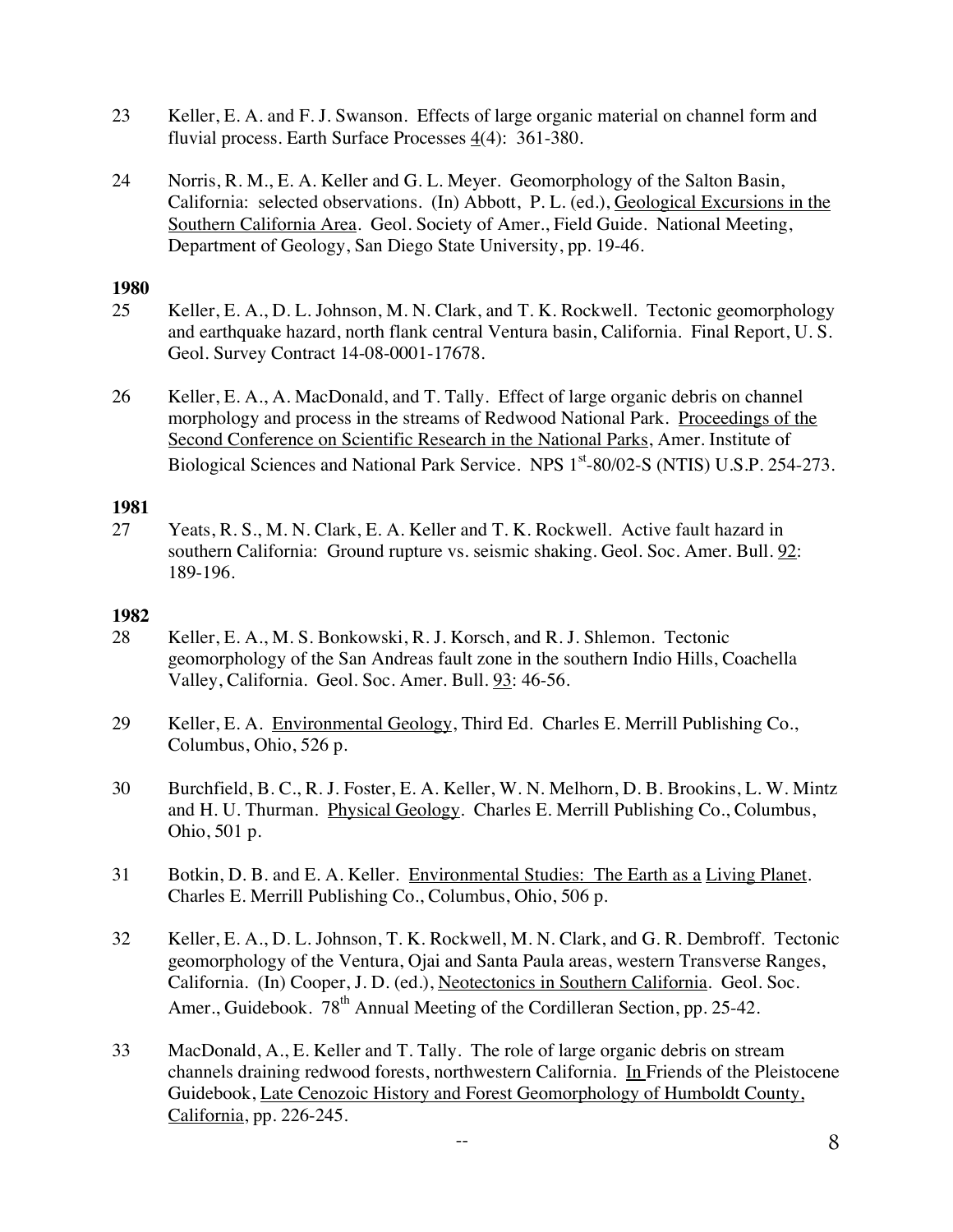- 34 Keller, E. A. and T. D. Hofstra. Summer "cold pools" in Redwood Creek near Orick, California. In Friends of the Pleistocene guidebook, Late Cenozoic History and Forest Geomorphology of Humboldt County, California, pp. 205-211.
- 35 Dembroff, G. R., D. L. Johnson, E. A. Keller and T. K. Rockwell. The Soil Geomorphology and Neotectonics of the Ventura River and Central Ventura Basin, California: A Fieldguide. (Prepared for the Soil Geomorph. Tour (Div. S-5), Dec. 2-3, 1982 Ann. Meetings Am. Soc. Agron., Crop Sci. Soc. Am., and Soil Sci. Soc. Am.).

- 36 Keller, E. A. Bed material sorting in pools and riffles: discussion. Amer. Soc. Civil Engineers, Journal of Hydraulics 109: 1243-1245.
- 37 Keller, E. A., and Hofstra, T. D. Summer "cold pools" in Redwood Creek near Orick, California and their importance as habitat for anadromous salmonids. In Van Riper, III, C., Whittig, L. D., and Murphy, M. L. (eds.), Proceedings of the First Biennial Conference of Research in California's National Parks, University of California, Davis (1982), p. 221-225.

# **1984**

- 38 Keller, E. A. and T. K. Rockwell. Tectonic geomorphology, Quaternary chronology, and paleoseismicity. In Costa, J. E. and Fleisher, P. J. (eds.) Developments and Applications of Geomorphology. Springer-Verlag, New York, pp. 203-239 (invited contribution).
- 39 Rockwell, T. K., E. A. Keller, M. N. Clark and D. L. Johnson. Chronology and rates of faulting of Ventura River terraces, California. Geol. Soc. Amer. Bull. 95: 1466-1474.
- 40 Keller, E. A. and A. Brooks. Consideration of meandering in channelization projects: selected observations and judgments. Proceedings of the Conference Rivers 1983, American Society of Civil Engineers, pp. 384-397 (invited contribution).

- 41 Keller, E. A. Environmental Geology, Fourth Ed., Charles E. Merrill Publishing Co., Columbus, Ohio, 480 p.
- 42 Keller, E. A., D. L. Johnson and T. K. Rockwell. Late Pleistocene-Holocene soil chronology for evaluating tectonic framework and events. U. S. Geological Survey Open-File Report 85-464, p. 538-546.
- 43 Rockwell, T. K., E. A. Keller and D. L. Johnson. Tectonic geomorphology of alluvial fans and mountain fronts near Ventura, California. In M. Morisawa and J. T. Hack (eds.) Tectonic Geomorphology. Proceedings of the 15<sup>th</sup> Annual Geomorphology Symposium, Allen & Unwin Publishers, Boston, Ch. 8, p. 183-207 (invited contribution).
- 44 Rockwell, T. K., D. L. Johnson, E. A. Keller and G. R. Dembroff. A late Pleistocene-Holocene soil chronolosequence in the Ventura basin, southern California, USA. In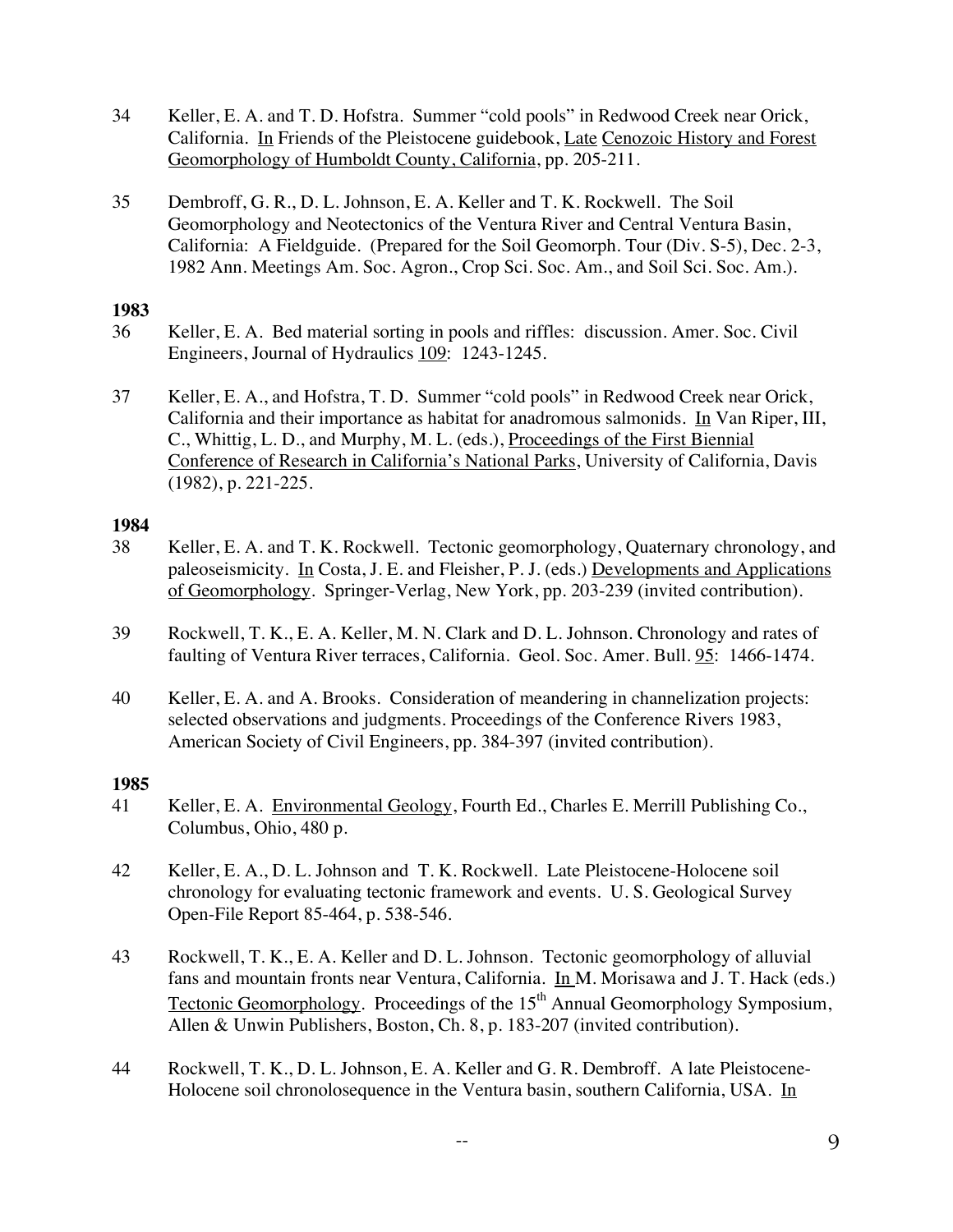Richards, K. S., Arnett, R. R. and Ellis, S. (eds.) Geomorphology and Soils. George Allen and Unwin, Boston, Ch. 16, p. 309-327 (invited contribution).

45 Keller, E. A., R. L. Zepeda, D. M. Laduzinsky, D. B. Seaver and E. X. Zhao. Late Pleistocene-Holocene soil chronology for evaluating tectonic framework and events, Transverse Ranges, California. U. S. Geological Survey Open-File Report 86-31, p. 630- 640.

# **1986**

- 46 Keller, E. A. Investigations of active tectonics: Use of surficial earth processes. In Active Tectonics, National Academy Press, Washington, D. C., p. 136-147 (invited contribution).
- 47 Keller, E. A. Source and seismic potential associated with reverse faulting and related folding. J. S. Geological Survey Open-File Report 86-383, p. 180-181.
- 48 Best, D. W. and E. A. Keller. Sediment storage and routing in a steep boulder-bed rockcontrolled channel. In DeVries, J. J. (ed.) Proceedings of the 1985 Chaparral Ecosystems Research Symposium, Santa Barbara, California, pp. 45-55.

# **1987**

- 49 Keller, E. A. Source and seismic potential associated with reverse faulting and related folding. U. S. Geological Survey Open-File Report 87-374, p. 182-183.
- 50 Botkin, D. B. and E. A. Keller. Environmental Studies: Earth as a Living Planet, Second Ed., Charles E. Merrill Publishing Co., Columbus, Ohio, 685 p.
- 51 MacDonald, A. and E. A. Keller. Stream channel response to the removal of large woody debris, Larry Damm Creek, northwestern California. In Erosion and Sedimentation in the Pacific Rim. Proceedings of the Corvallis Symposium, August, IAHS Publ. No. 165, p. 405-406.
- 52 Florsheim, J. L. and E. A. Keller. Relationships between channel morphology, unit stream power, and sediment routing and storage in a steep, bedrock controlled channel. In Erosion and Sedimentation in the Pacific Rim. Proceedings of the Corvallis Symposium, August, IAHS Publ. No. 165, p. 279-280.

- 53 Keller, E. A. Environmental Geology, Fifth Ed., Charles E. Merrill Publishing Co., Columbus, Ohio, 540 p.
- 54 Keller, E. A. Quaternary tectonic framework and earthquake hazard in fold-and-thrust belts of the western Transverse Ranges, California. U. S. Geological Survey Open-File Report 88-673, p. 153.
- 55 Rockwell, T. K., E. A. Keller, and G. R. Dembroff. Quaternary rate of folding of the Ventura River anticline, western Transverse Ranges, southern California. Geol. Soc. Amer. Bull. 100, 850-858.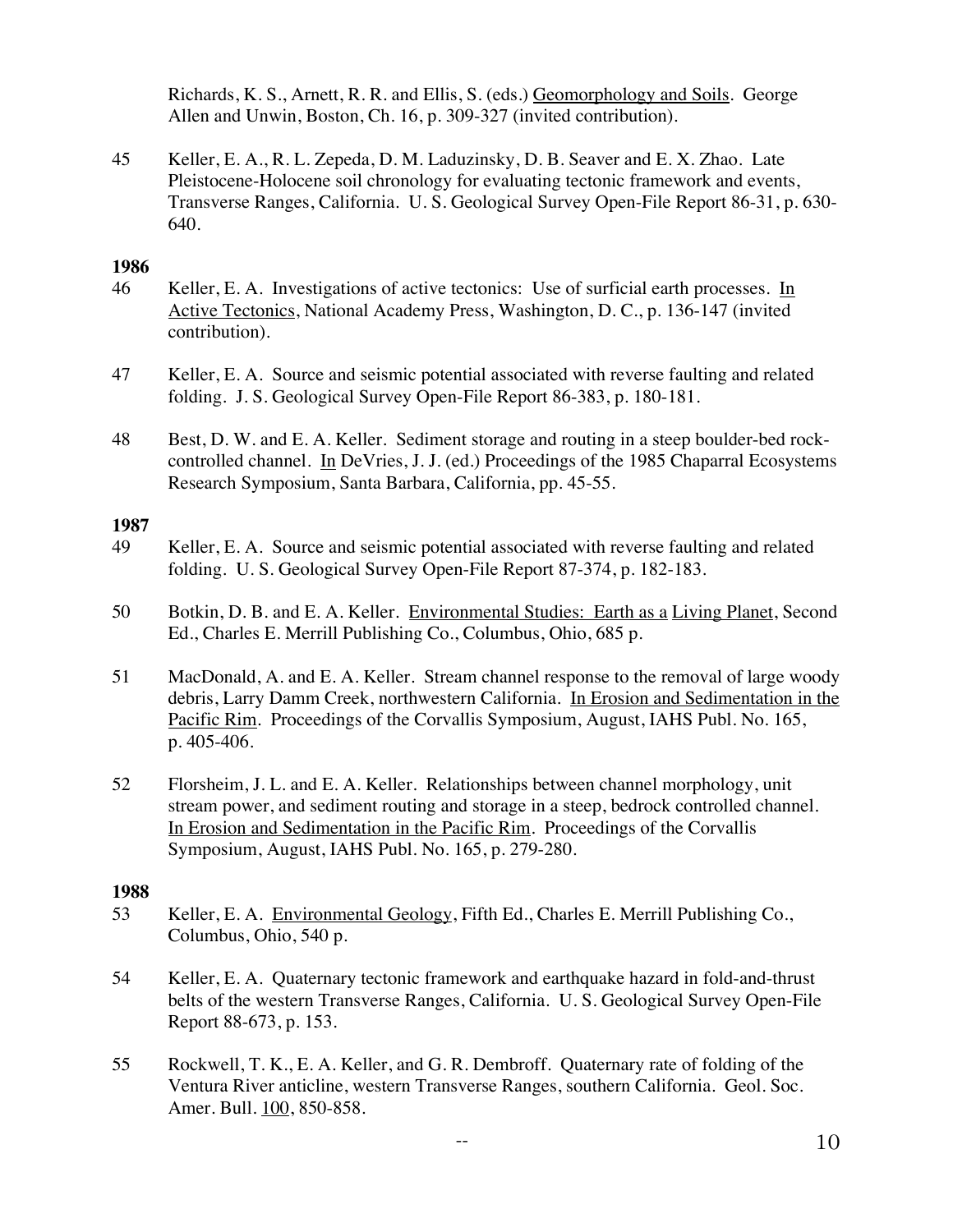- 56 Keller, E. A. Estimating timing of fault activity on uplifted wave-cut platforms. Bulletin of the Association of Engineering Geologists, v. XXV, No. 4, p. 505-507.
- 57 Higgins, C. G., Coats, D. R., Baker, V. B., Dietrich, W. E., Dunne, T., Keller, E. A., Norris, R. M., Parker, G. G. Sr., Pavich, M., Pewe, T. L., Robb, J. M., Rogers, J. D. and Sloan, C. E. Landform development. In Hydrogeology, Back, W., Rosenhein, J. S. and Seaber, P. R. (eds.), The Geology of North America, Vol. 0-2. The Geological Society of America, Ch. 42, pp. 383-401.

- 58 Faber, P. M., E. A. Keller, A. Sanda and B. M. Massey. The ecology of riparian habitats of the southern California coastal region: A community profile. Biological Report 85 (7.27). U. S. Department of Interior, Fish and Wildlife Service, 152 p.
- 59 Keller, E. A., Johnson, D. L., Laduzinsky, D. M., Rockwell, T. K., Seaver, D. B., Zepeda, R. L. and Zhao, X. Tectonic geomorphology and late Pleistocene soil chronology of the Wheeler Ridge, San Emigdio Mountains and Frazier Mountain areas. Pacific Cell, Friends of the Pleistocene Guidebook, 125 p.
- 60 Davis, F. W., Keller, E. A., Parikh, A., and Florsheim, J. Recovery of the chaparral riparian zone after wildfire. In: Proceedings of the California Riparian Systems Conference, Sept. 22-24, 1988, Davis, California. USDA Forest Service Technical Report PSW-110, pp. 194-203.

# **1990**

- 61 Johnson, D. L., E. A. Keller, and T. K. Rockwell. Dynamic pedogenesis: New views on some key soil concepts, and a model for interpreting Quaternary soils. Quaternary Research 33: 306-319.
- 62 Keller, E. A., and G. M. Kondolf. Groundwater and fluvial processes; Selected observations, with case studies by Hagerty, D. J., and Kondolf, G. M., In Higgins, C. G., and Coates, D. R., Groundwater geomorphology; The role of subsurface water in Earthsurface processes and landforms: Boulder, Colorado, Geological Society of America Special Paper 252.

- 63 Florsheim, J. L., E. A. Keller, and D. W. Best. Fluvial sediment transport in response to moderate storm flows following chaparral wildfire, Ventura County, southern California. The Geological Society of America Bulletin. 103: 504-511.
- 64 Springer, D. S., E. A. Keller, Everett, L. G., and A. E. Lawrence. Laboratory demonstration of hydrocarbon migration in the Vadose Zone: effectiveness of the U-tube design for underground storage tank leak detection monitoring. Ground Water Monitoring Review 11 (4): 133-138.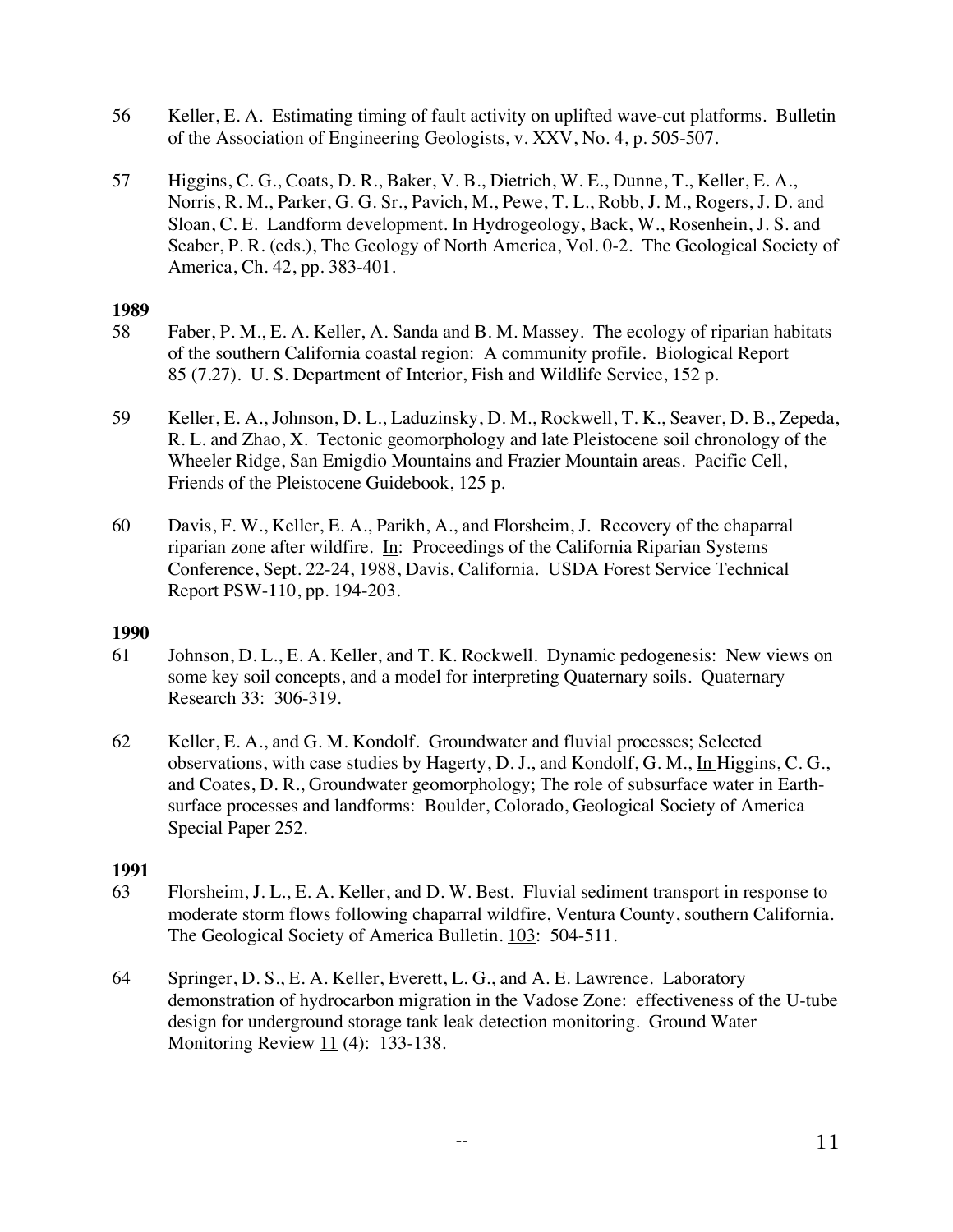- 65 Kondolf, E. M., and E. A. Keller. Management of urbanizing watersheds. In J. J. DeVrier (ed.) California Watersheds at the Urban Interface. Proceedings of the Third Biennial Watershed Conference. California Water Resources Center: 27-39.
- 66 Pinter, N., and E. A. Keller. Comment on surface uplift, uplift of rocks and exhumation of rocks. Geology 19 (10): 1053.
- 67 Keller, E. A., R. S. Yeats, T. K. Rockwell, and D. L. Johnson. Overview of active tectonics. In E. A. Keller (ed.) Active Folding and Reverse Faulting in the western Transverse Ranges, southern California. Geol. Soc. Amer. Guidebook. 1991 Annual Meeting, pp. 1-12.
- 68 Zepeda, R. L., E. A. Keller, and T. K. Rockwell. Tectonic geomorphology of Wheeler Ridge. In E. A. Keller (ed.) Active Folding and Reverse Faulting in the western Transverse Ranges, southern California. Geol. Soc. Amer. Guidebook. 1991 Annual Meeting, pp. 37-45.
- 69 Zhao, X., E. A. Keller, and D. L. Johnson. Tectonic geomorphology of the Frazier Mountain area. In E. A. Keller (ed.) Active Folding and Reverse Faulting in the western Transverse Ranges, southern California. Geol. Soc. Amer. Guidebook. 1991 Annual Meeting, pp. 50-60.
- 70 E. A. Keller (ed.) Active Folding and Reverse Faulting in the western Transverse Ranges, southern California. Geol. Soc. Amer. Guidebook. October 1991.

- 71 Keller, E. A. Environmental Geology, Sixth Ed., Macmillan Publishing Co., New York, New York, 521 p.
- 72 Keller, E.A. and M.H. Capelli. Ventura River flood of February 1992: A lesson ignored? Water Resources Bulletin 28(5):813-832.

# **1993**

- 73 Pinter, N. and E.A. Keller. Quaternary tectonic ad topographic evolution of the northern Owens Valley. In the history of water: eastern Sierra Nevada, Owens Valley, White-Inno Mountains. White Mountain Research Station Symposium 4:32-39.
- 74 Keller, E.A. and H.A. Loaiciga. Fluid-pressure induced seismicity at regional scales. Geophysical Research Letters 20(16):1683-1686.
- 75 Keller, E.A. and M.H. Capelli. Reply to discussion Ventura River flood of February 1992: A lesson ignored? Water Resources Bulletin 29(5):1.
- 76 Keller, E.A. and J.L. Florsheim. Velocity reversal hypothesis: A model approach. Earth Surface Processes and Landforms 18:733-748.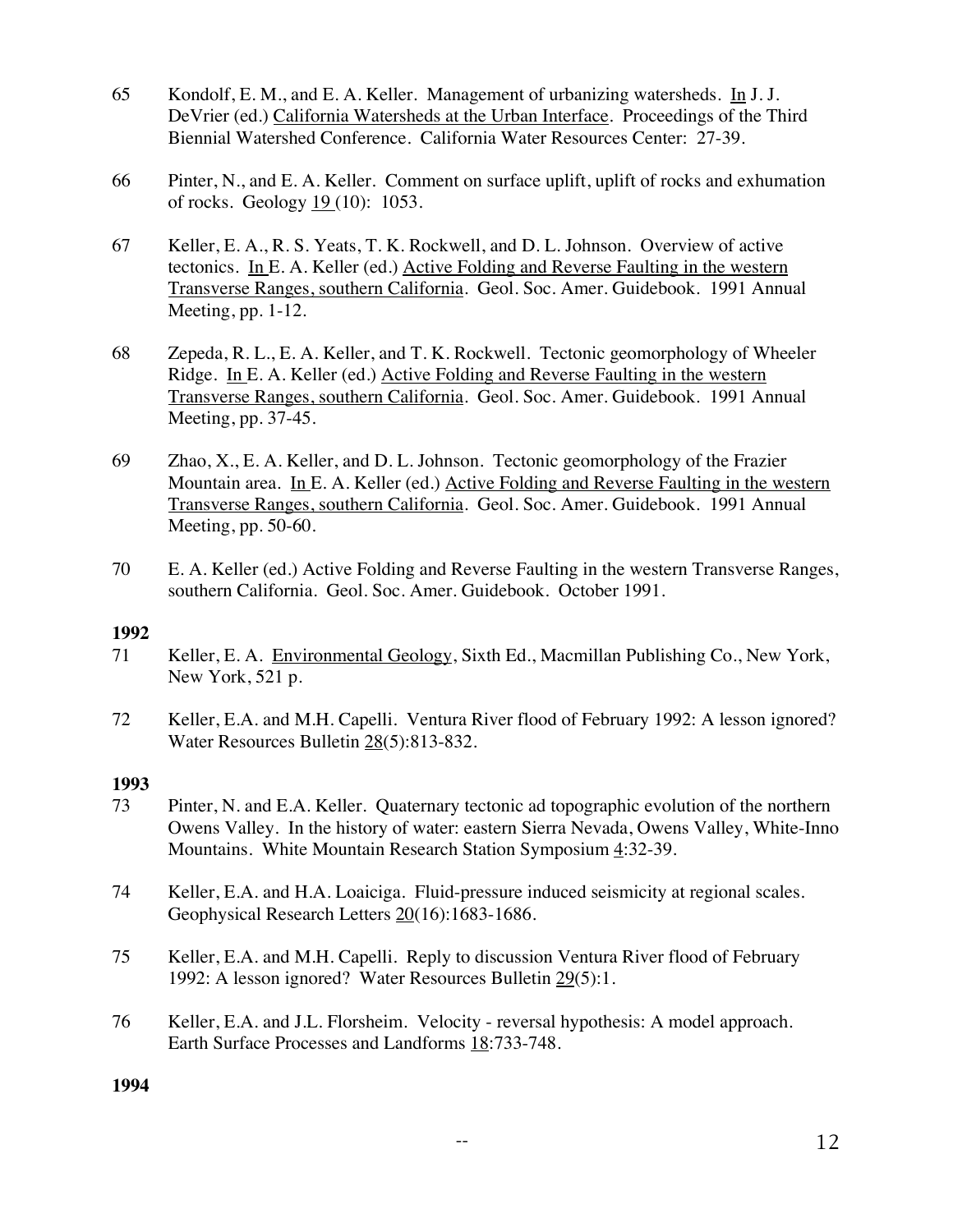77 Pinter, N., E.A. Keller and R.B. West. Relative dating of terraces of the Owens River, northern Owens Valley, California, and correlation with moraines of the Sierra Nevada. Quaternary Research 42:266-276.

# **1995**

- 78 Botkin, D. B. and E. A. Keller. Environmental Science, New York, John Wiley and Sons, 627 p.
- 79 Pinter, N. and E. A. Keller. Geomorphological analysis of neotectonic deformation, northern Owens Valley, California. Geol. Rundsch 84:200-212.
- 80 Keller, E. A., L. D. Gurrola, J. G. Metcalf, and T. W. Dibblee Jr. Earthquake hazard of the Santa Barbara Fold Belt, California. Univ. of Calif. Santa Barbara. Institute for Crustal Studies 58 p. Guidebook.
- 81 Keller, E. A., A. MacDonald, T. Tally, N. J. Merrit. Effects of Large Organic Debris on Channel Morphology and Sediment Storage in Selected Tributaries of Redwood Creek, Northwestern California. U.S. Geological Survey Professional Paper 1454, Geomorphic Processes and Aquatic Habitat in the Redwood Creek Basin, Northwestern California. K. M. Nolan, H. M. Kelsey, and D. C. Marron, Editors. P1-P29.
- 82 Keller, E. A., T. D. Hofstra, C. Moses. Summer Cold Pools in Redwood Creek Near Orick, California, and Their Relation to Anadromous Fish Habitat. U. S. Geological Survey Professional Paper 1454, Geomorphic Processes and Aquatic Habitat in the Redwood Creek Basin, Northwestern California. K. M. Nolan, H. M. Kelsey, and D. C. Marron, Editors. U1-U9.

- 83 Keller, E. A. and A. MacDonald. River Channel Change: the role of large woody debris, in Changing River Channels, A. Gurnell and G. Petts (eds), New York, John Wiley and Sons., Ch. 10, pp. 217-235 (invited contribution).
- 84 Keller, E. A. and N. Pinter. Active Tectonics, Upper Saddle River, New Jersey, Prentice-Hall, 338 p.
- 85 Keller, E. A. Environmental Geology,  $7<sup>th</sup>$  Edition, Upper Saddle River, New Jersey, Prentice Hall, 560 p.
- 86 Keller, E. A., C. Sanz De Galdeano, J. Chacon. Tectonic Geomorphology and Earthquake Hazard of Sierra Nevada, Southern Spain. Sierra Nevada 1<sup>ª</sup> Conferencia Internacional, Granada. J. Chacón Montero, J. Luis Rosúa Campos, Editors. pp. 201-218 (invited contribution).
- 87 Keller, E. A. and Manalis, M.S. Environmental Studies Program: The UCSB Experience, in J. Chacon Montero and C. Irigaray Fernandez (eds). 6th Spanish Congress and International Conference on Environmental Geology and Land-Use Planning. v. 1. p. 11- 18 (invited contribution).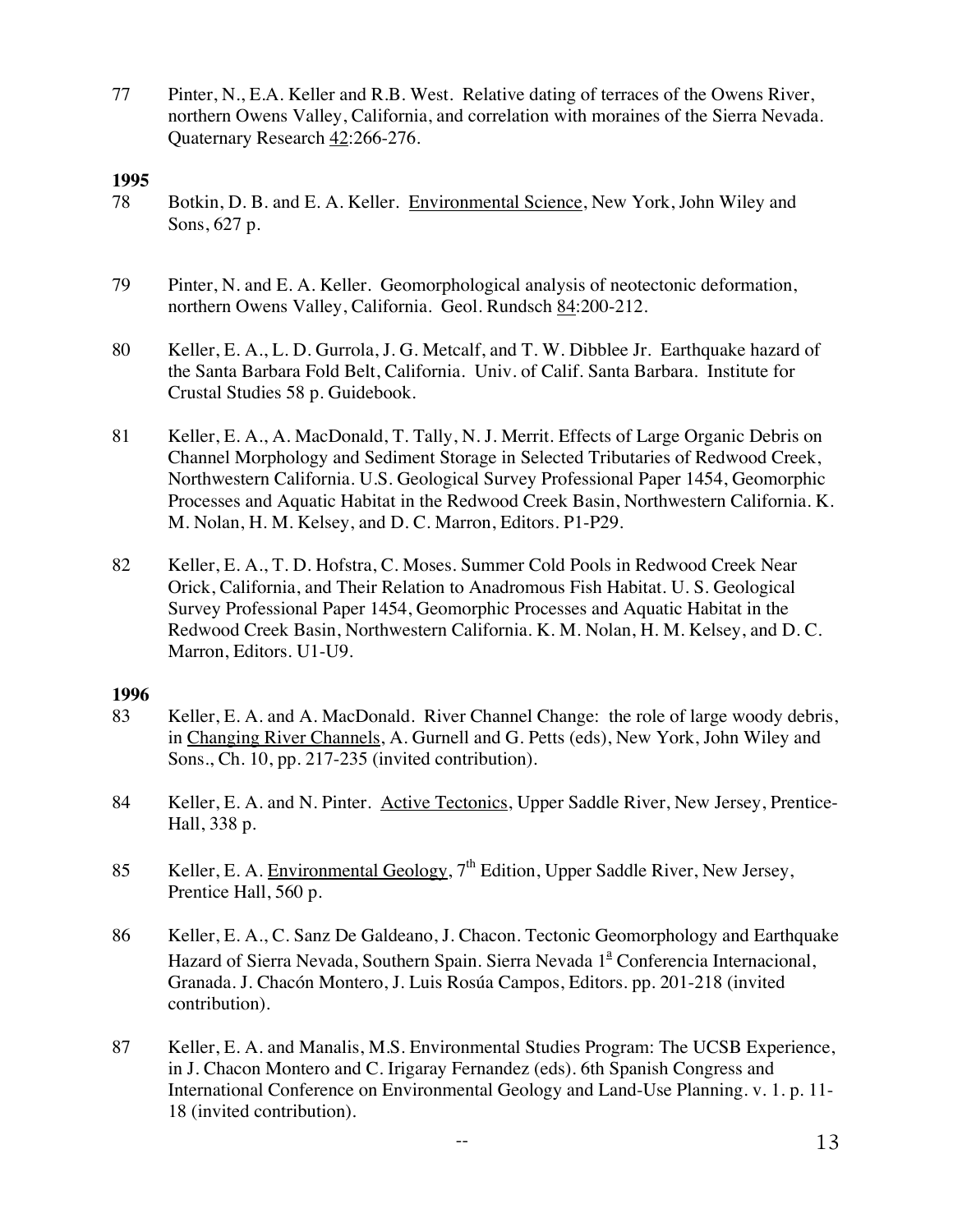88 Keller, E. A., Sanz de Galdeano, C., and Chacon, J., in J. Chacon Montero and C. Irigaray Fernandez (eds). 6th Spanish Congress and International Conference on Environmental Geology and Land-Use Planning. v. 2. p. 327-388 (invited contribution).

#### **1997**

89 Keller, E. A., D. W. Valentine, D. R. Gibbs. Hydrological Response of Small Watersheds Following the Southern California Painted Cave Fire of June 1990. Hydrological Processes 11:401-414.

# **1998**

- 90 Botkin, D. B., and Keller, E. A. Environmental Science (2nd Edition), New York, John Wiley and Sons, Inc.
- 91 Keller, E. A., Zepeda, R.L., Rockwell, T. K., Ku, T.L., and Dinklage, W.S. Active tectonics at Wheeler Ridge, southern San Joaquin Valley, California. Geological Society of America Bulletin 110:298-310.
- 92 Trecker,M.A., Gurrola, L.D.,and Keller , E.A. Oxygen isotope correlation of marine terraces and uplift of the Mesa hills,Santa Barbara,CA,USA. *In*: Stewart I.S. &Vita-Finzi, C.(eds) Coastal Tectonics. Geological Society, London, Special Publications 146:57-69 (invited contribution).

# **1999**

- 93 Keller, E. A., Introduction to Environmental Geology, Prentice Hall, Upper Saddle River, New Jersey.
- 94 Botkin, D. B. and E. A. Keller. Environmental Science (3rd Edition), New York, John Wiley and Sons, Inc.
- 95 Keller,E.A., Gurrola, L., & Tierney, T.E. Geormorphic criteria to determine direction of lateral propagation of reverse faulting and folding. Geology, 27:515-518.
- 96 Keller,E.A..Gilbert's Hydraulic Experiments.In: Moores,E.M.,Sloan,D, &Stout,D.L. (eds)Classic Cordilleran concepts.Geological Society of America Special Paper 338.ch 13,P.243-256.
- 97 Keller, E. A. Environmental Geology, 8th Edition, Upper Saddle River, New Jersey, Prentice Hall.

- 99 Keller, E. A., D. L. Johnson, D. L. Laduzinsky, D. B. Seaver, T. L. Ku. Tectonic Geomorphology of Active Folding Over Buried Reverse Faults: San Emigdio Mountain Front, Southern San Joaquin Valley, California, Geological Society of America Bulletin.112: 86-97.
- 100 Botkin, D. & Keller, E.A. Environmental Science, 3<sup>rd</sup> ed. John Wiley & Sons, NY. 649p.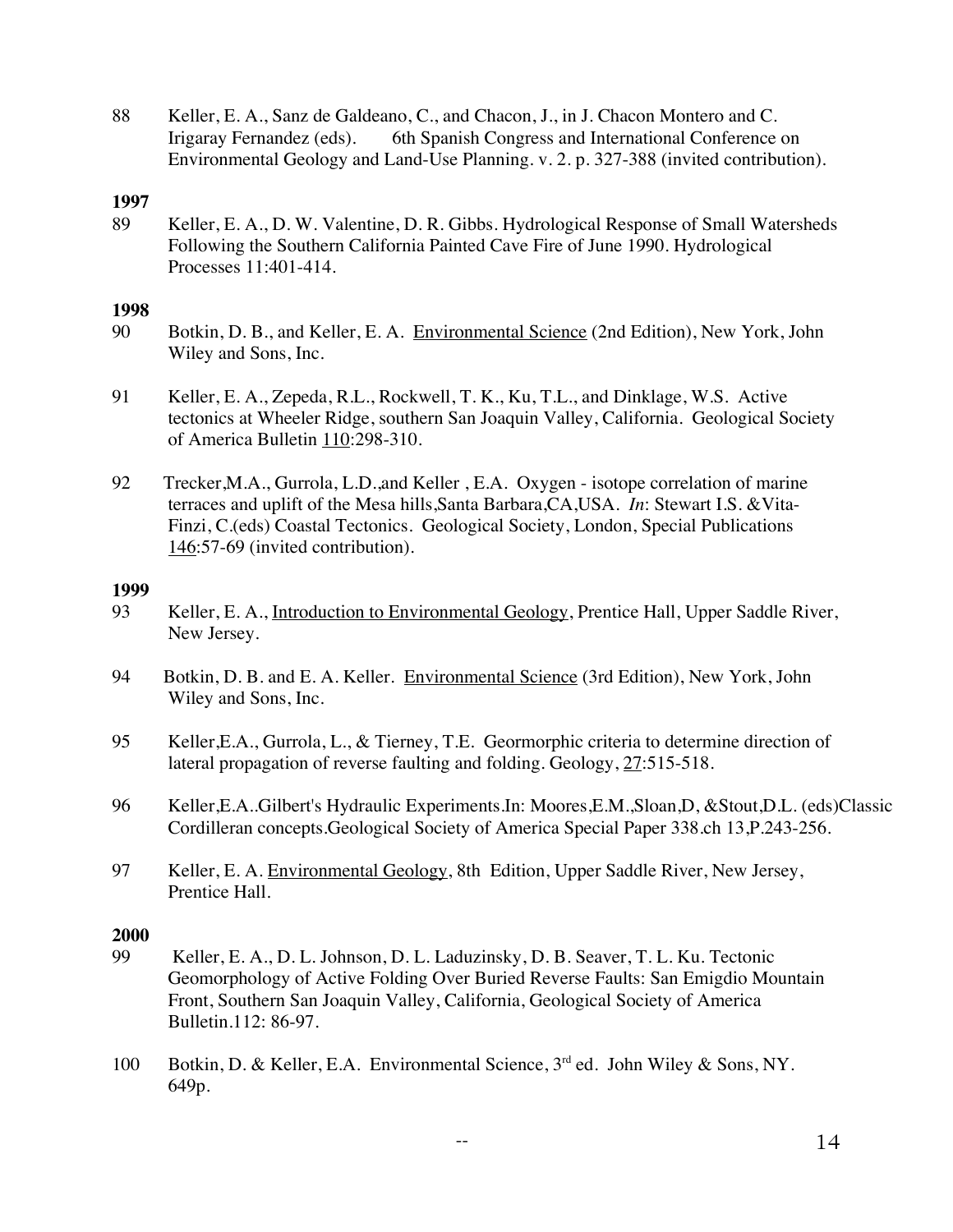101 Keller, E.A., Environmental Geology, 8<sup>th</sup> ed. Prentice Hall, Upper Saddle River, NJ. 562p.

### **2001**

102 Gurrola, L.D., Selting, A.J., Keller, E.A., Tierney, T., Hartlen, R., Trecker, M. and Dibblee, T.W. Jr. Neotectonics of the Santa Barbara Fold Belt, California in Dunne, G. and Cooper J., (compilers). Geologic Excursions in Southwestern California. Pacific Section SE PM. Book 89. P. 21-100.

### **2002**

- 103 Keller, E.A., Introduction to Environmental Geology,  $2<sup>nd</sup>$  ed. Prentice Hall Upper Saddle River, NJ. 564p
- 104 Keller, E.A. and Pinter, N. Active Tectonics, 2<sup>nd</sup> ed. Prentice Hall Upper Saddle River, NJ.362p.
- 105 Azor, A., Keller, E.A. and Yeats, R.S. Geomorphic Indicators of Active Fold Growth: South Mountain-Oak Ridge Ventura Basin, Southern California. Geological Society of America Bulletin 114:745-753.

#### **2003**

106 Botkin, D. & Keller, E.A. Environmental Science, 4th ed. John Wiley & Sons, NY.. 667p.

- 107 Keller, E.A., Introduction to Environmental Geology, 3<sup>rd</sup> ed. Prentice Hall Upper Saddle River, NJ. 564p
- 108 Keller,E.A. .Harrison,L., and Bean G. Mission Creek,Santa Barbara: An urban stream by the sea on an alluvial fan. Proceedings of the  $24<sup>th</sup>$  Salmonid Restoration Conference.Santa Barbara Ca. p.31.
- 109 Bean,G. and Keller,E.A. Geologic controls on pool formation and low-flow habitat:Rattlesnake Crteek ,Santa Barbara ,California. Proceedings of the 24<sup>th</sup> Salmonid Restoration Conference.Santa Barbara Ca. p.62.
- 110 Harrison.L. and Keller,E.A. Pool response to sediment pulses in mountain streams. Proceedings of the 24th Salmonid Restoration Conference. Santa Barbara Ca. p.63.
- 111 Gurrola, L.D. and Keller,E.A. Tectonic geomorphology,active folding, and earthquqke hazard of the Mission ridge fault system,Santa Barbara,California .in Gurrola,L.D. and Keller,E.A. (eds) Santa Barbara fold belt and beyond. Friends of the Pleistocene Field Trip Guidebook.
- 112 Harrison,L. and keller,E.A. Pool formation in boulder-bed streams:Implications from 1-D and 2-D hydraulic modeling. in Gurrola,L.D. and Keller,E.A. (eds) Santa Barbara fold belt and beyond. Friends of the Pleistocene Field Trip Guidebook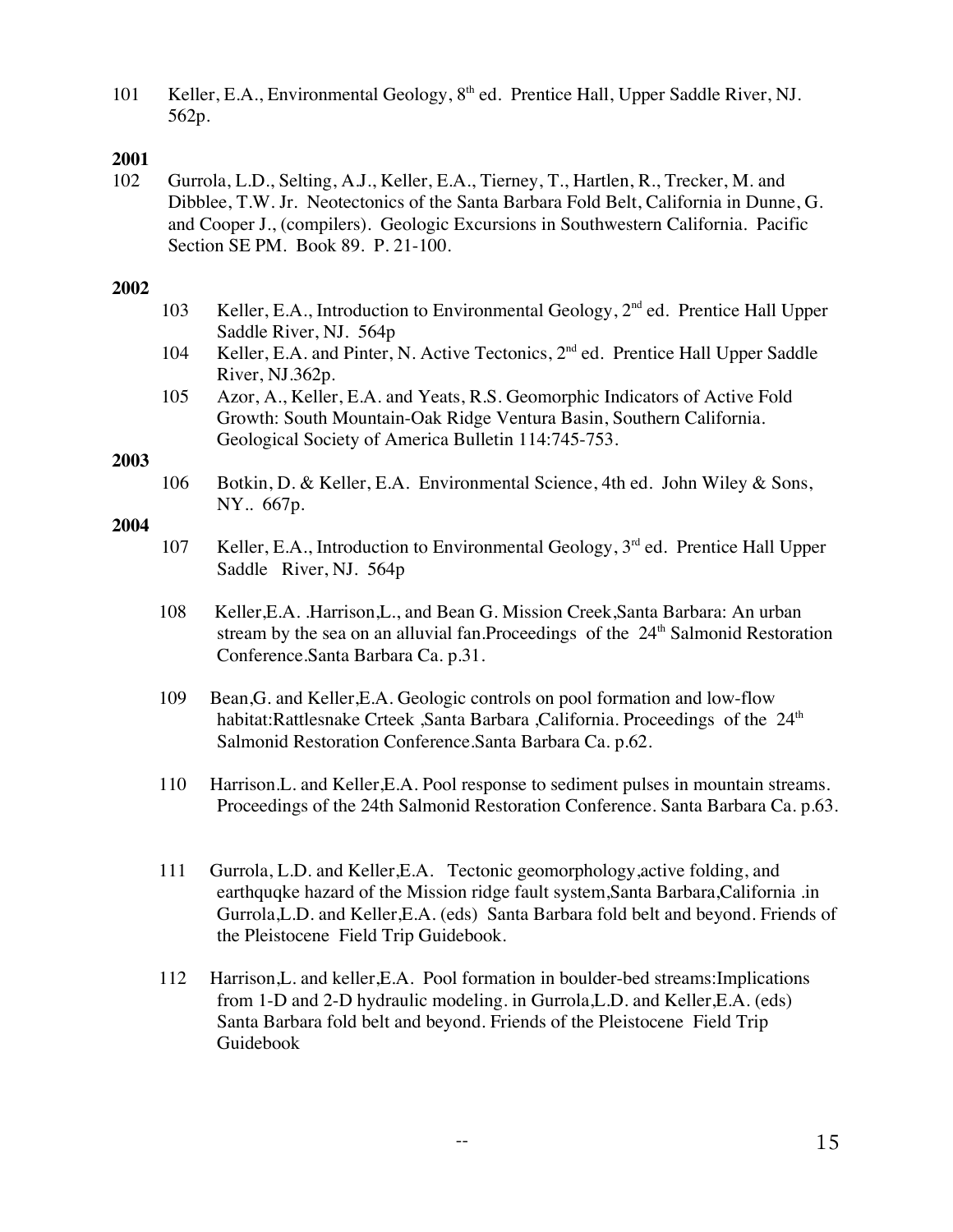- 113 Botkin, D. & Keller, E.A. Environmental Science, 5th ed. John Wiley & Sons, NY. 667p.
- 114 Harrison, L.R., Keller, E.A. and M. Sallee (2005). Santa Monica Mountains Steelhead Habitat Assessment: Watershed Analysis. University of California, Santa Barbara. Prepared for CalTrout, Westlake Village, California.

# **2006**

- 115 Keller,E.A & Blodgett, R.H. 2006. Natural Hazards, Prentice Hall Upper Saddle River, NJ. 395p
- 116 Harrison, L.R., Keller, E.A., Kelley, E., and L. Mertes, (2006). Minimum Flow Requirements for Southern Steelhead Passage on the Lower Santa Clara River, CA. University of California, Santa Barbara. Prepared for The Nature Conservancy, Ventura, California.

#### **2007**

- 117 Harrison, L.R. and Keller, E.A. Modeling forced pool-riffle hydraulics in a boulder-bed stream in southern California. Geomorphology. 83(3). 232-248.
- 118 Keller, E.A., Duffy, M., Kennett, J.P., and Hill T. Tectonic geomorphology and hydrocarbon induced topography of the Mid-Channel anticline, Santa Barbara Basin, California. Geomorphology. 89: 274-286.
- 119 Botkin, D. & Keller, E.A. Environmental Science, 6th ed. John Wiley & Sons, NY. 668p.
- 120 Keller. E.A. and Day, J.W. Jr.Untrammeled growth as anenvironmental "March of Folly". Ecologicaql Engineering 30: 206-214.
- 121 Duffy, M., Kinnaman, F.S., Valentine, D.L., Keller, E.A., Clark, J.F. Gaseous emission rates from natural petroleum seeps in the Upper Ojai Valley, California Environmental Geosciences 14, no 4, 197 – 207.

- 122Keller,E.A & Blodgett, R.H. Natural Hazards. Prentice Hall Upper Saddle River, NJ. 478p.
- 123 Keller, E.A., Introduction to Environmental Geology, 4<sup>rd</sup> ed. Prentice Hall Upper Saddle River, NJ. 661p.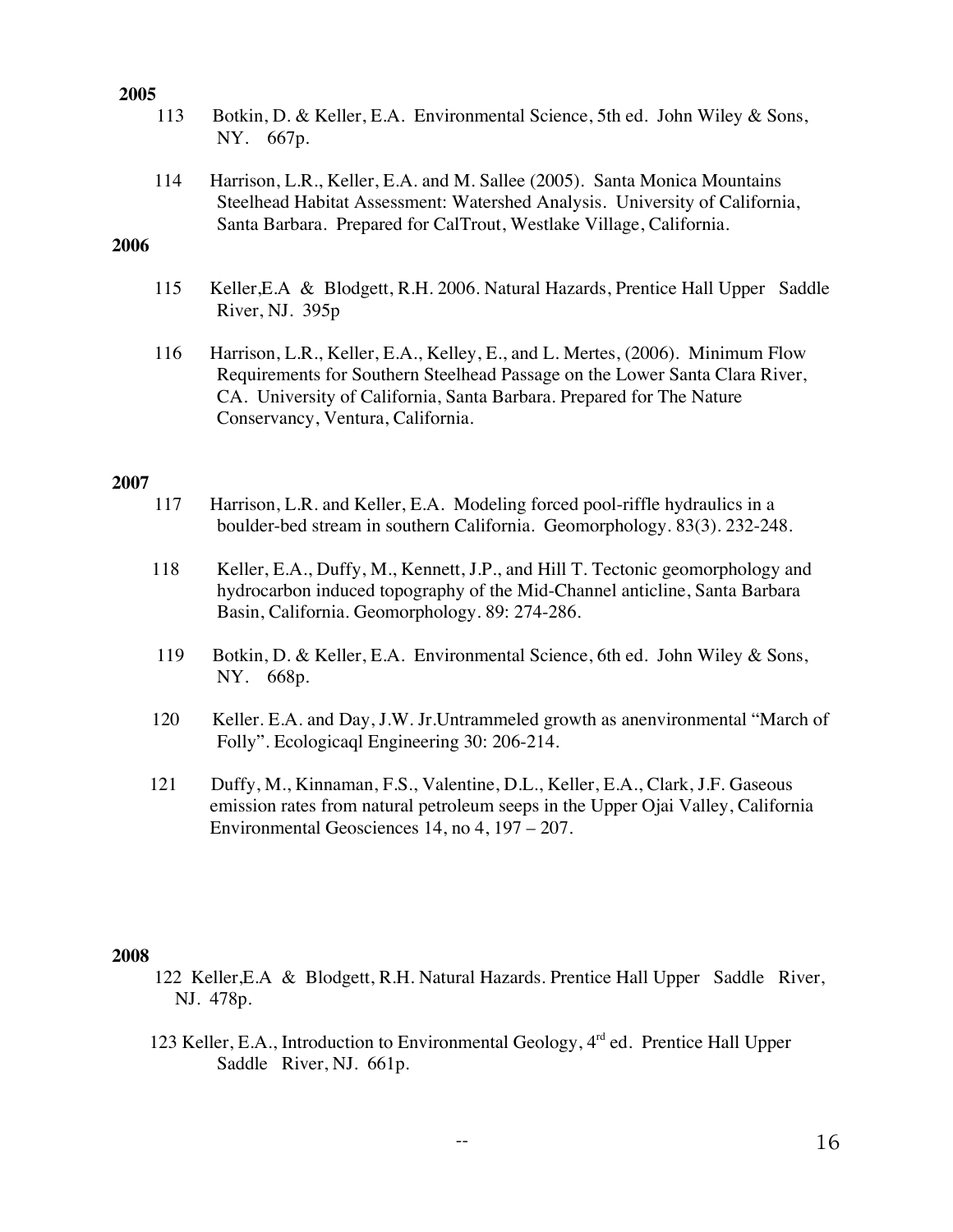- 124 Keller,E.A. and Botkin, D.B. Essential Environmental Science. John Wiley & Sons, NY. 454p.
- 125 El Homdouni, R. Irigaray, C. , Femandez, T., Chacon,J., and Keller,E.A. Assessment of relative active tectonics, southwest border of the Sierra Nevada (southern Spain). Geomorphology 96: 150-173.

- 126 Gregory, K.J., Simmons,I.G., Brazel, A.J. Day, J.W., Keller, E.A., Sylvester, A.G., and Yanez-Arancibia, A. Environmental Sciences.Sage Publications. London,UK. 441p
- 127 Botkin, D. & Keller, E.A. Environmental Science, 7th ed. John Wiley & Sons, NY. 665p
- 128 Minor, S. A.., Kellogg, K. S. , Stanley, R. G., Gurrola, L.D., Keller E. A., and Brandt, T. R. Geologic map of the Santa Barbara Coastal plain Area, Santa Barbara County, California. U.S. Geological Survey Scientific Investigations Map 3001.

#### **2010**

- 129 El Hamdouni,R.; Irigaray,C.; Jiménez-Perálvarez, J.D.; Chacón, J. and Keller, E.A. Correlations analysis between landslides and stream length~gradient (SL) index in the southern slopes of Sierra Nevada (Granada, Spain. In "Geologically Active" Williams et al. (eds). Taylor & Francis Group, London, ISBN 978-0-415-60034-7. CD Rom pages 141-149.
- 130 Perez-Pena, J. V., Azor,A., Azanon, J.m. and Keller, E.A. Active tectonics in the Sierra Nevada (Beltic Cordillera, SE Spain): Insights from geomorphic indexes and drainage pattern analysis. Geomorphology119: 74-87.

# **2011**

131 Keller, E. A. Environmental Geology, 9th Edition, Upper Saddle River, New Jersey, Prentice Hall.

#### **2012**

 132 Keller,E.A & DeVecchio. Natural Hazards, 2nd ed., Prentice Hall Upper Saddle River, NJ. 554p.

133 Botkin, D. & Keller, E.A. Environmental Science, 8th ed. John Wiley & Sons, NY. 668p.

 134 Keller, E.A., Introduction to Environmental Geology, 5th ed. Prentice Hall Upper Saddle River, NJ. 705p.